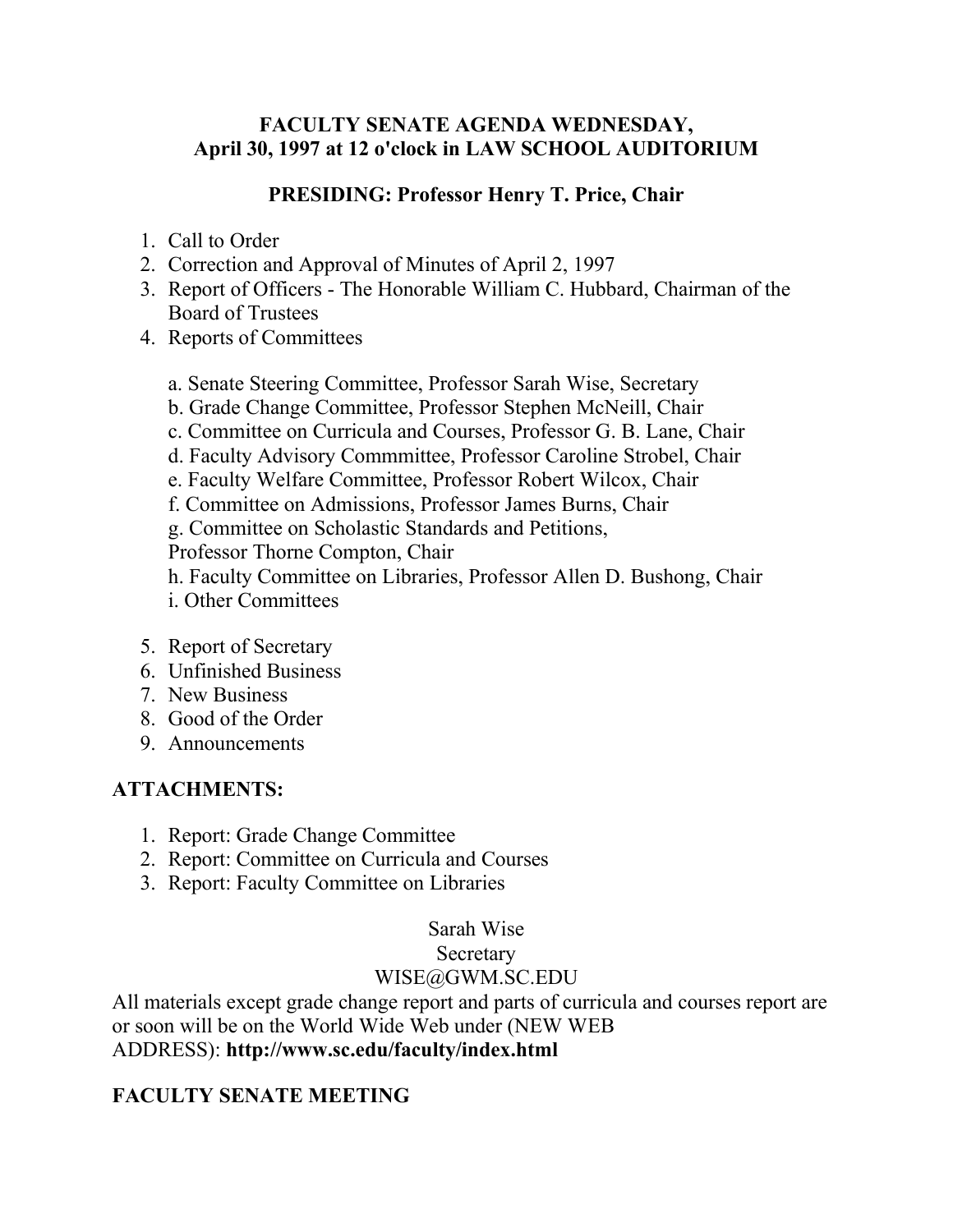July 1, 1997 - 3:00 p.m. in Currell College Auditorium

Committee Meeting Dates

Admissions: University Athletics Advisory: 4:00pm on 5-14-97 Bookstore: Curricula and Courses: 2:00pm on 5-9-97 Committee to Review the Operations & Management of the Faculty House: Disability Affairs: Faculty Advisory Committee: Faculty Budget: Faculty Welfare: Grade Change: 2:30 pm on 6-12-97 Instructional Development: None scheduled at present. Subcommittees are meeting. Libraries: Scholastic Standards and Petitions Committee:

#### **ATTACHMENTS:**

#### **Grade Change Report:**

Twenty-six (26) grade changes reviewed by the Grade Change Committee on April 9, 1997 will be presented at the Faculty Senate Meeting on April 30, 1997. Because the format at this time cannot be distributed through the Web, printed copies are being sent to Senators, Deans, and Department Chairs only.

#### **REPORT: COMMITTEE ON CURRICULA AND COURSES**

(For consideration by the Faculty Senate at its meeting on April 30, 1997)

The Committee requests that any department which has a proposal being recommended by the Committee on Curricula and courses provide a spokesperson to attend the Faculty Senate meeting in which said proposal is to be recommended. Please contact G.B. Lane in advance if errors are noted. Telephone: 777-5103 or Email G.B.Lane@mozart.sc. edu

**NOTE:** Changes in college's curriculum are not available on the Web but printed copies have been sent to senators, deans, and department chairs.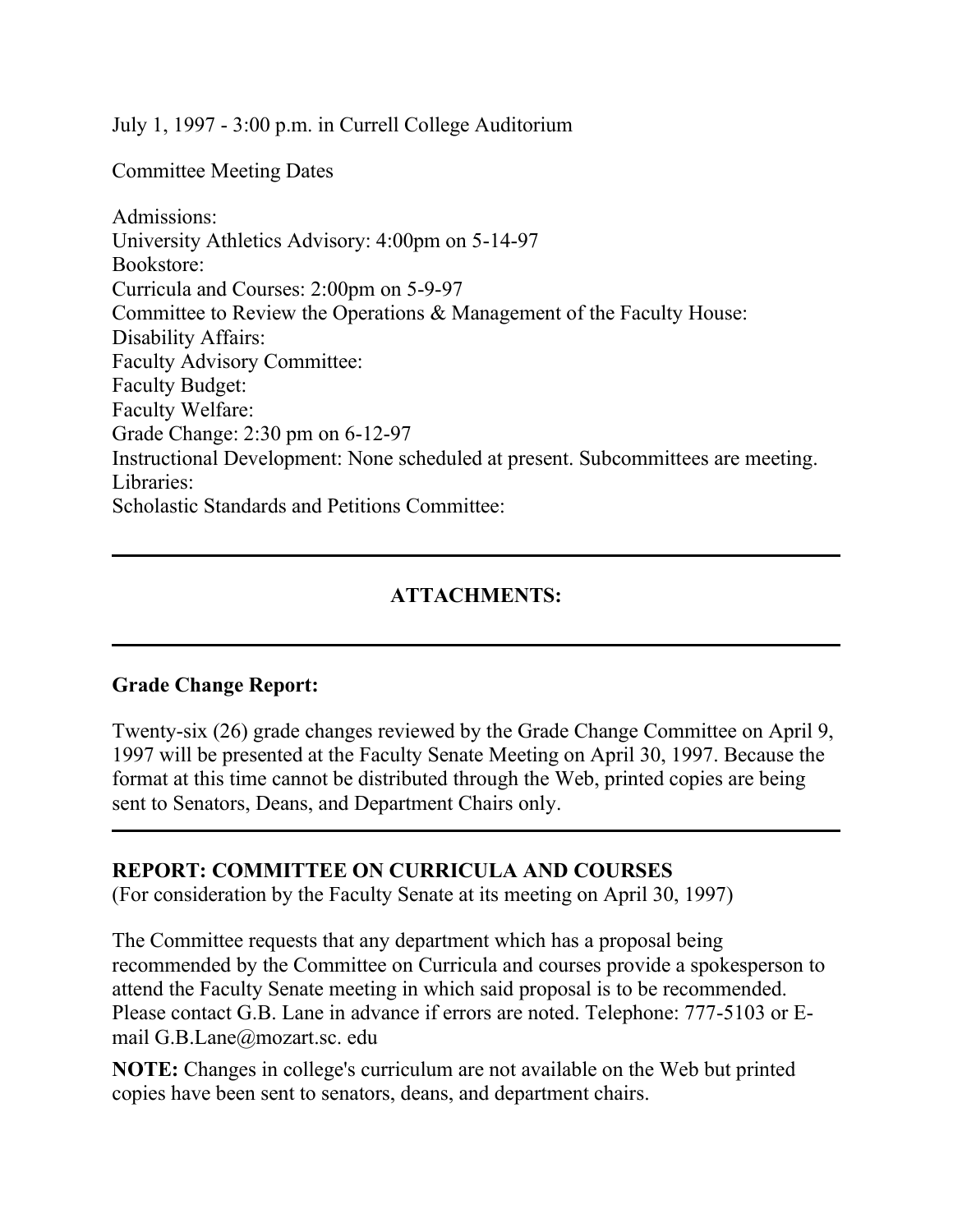# **I. COLLEGE OF BUSINESS ADMINISTRATION**

Change in curriculum, University Bulletin, page 87UG

The College of Business Administration moves restoration of the minimum GPA requirement of 2.5 for students enrolled in other colleges on the Columbia campus (wording is the same as the 1996-97 Bulletin on page 87 UG.)

#### **Marketing**

New course

MKTG 460 PRODUCT MANAGEMENT. (3) (Prereq: MKTG 350) The primary tasks involved in new product development and mature product management, including sales forecasting, competitive analysis, pricing, brand equity management, marketing information systems management, and monitoring customer satisfaction.

MKTG 451 TOPICS IN MARKETING. (3) (Prereq: MKTG 350) Reading and research on selected topics in marketing. Course content varies and will be announced in the schedule of courses by suffix and title.

Change in title and description

FROM: MKTG 351 BUYER BEHAVIOR. (3) (Prereq: MKTG 350) The consumer decision.

TO: MKTG 351 CONSUMER BEHAVIOR. (3) (Prereq: MKTG 350) The consumer decision process, with emphasis on consumer decision- making, satisfaction/dissatisfaction factors, perception, learning, group influences, and marketing strategy implications.

FROM: MKTG 459 CHANNELS AND DISTRIBUTION. (3) (Prereq: MKTG 350) Marketing channels and institutions. An integration of business objectives with specific institution characteristics.

TO: MKTG 459 MARKETING CHANNELS AND DISTRIBUTION. (3) (Prereq: MKTG 350) Marketing functions and channel flows used to develop distribution strategies.

Change in description

FROM: MKTG 455 MARKETING COMMUNICATIONS AND STRATEGY. (3) (Prereq: MKTG 350) The promotion process for consumer and industrial products.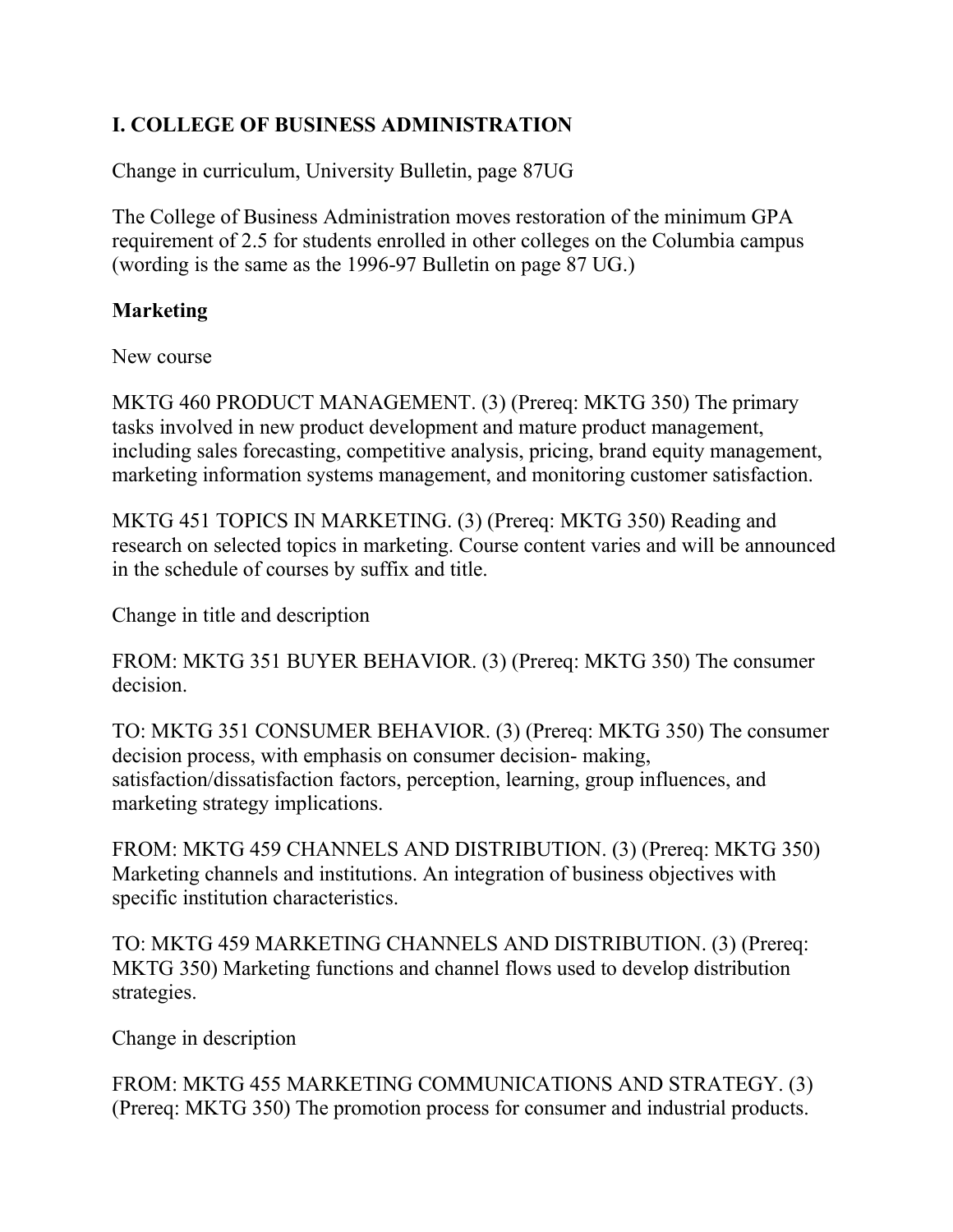TO: MKTG 455 MARKETING COMMUNICATIONS AND STRATEGY. (3) (Prereq: 350) Integration of advertising, sales promotion, point- of-purchase communications toward the goal of enhancing brand equity.

Change in number and description

FROM: MKTG 552 RETAILING MANAGEMENT. (3) Specific activities of management. merchandising, and promotional functions required of the retail outlet within a competitive business environment.

TO: MKTG 461 RETAILING MANAGMENT. (3) (Prereq: MKTG 350) Studies retail institutions, relationships with other channel members, factors influencing patronage patterns, adopting to change in dynamic environments with emphasis on strategy implications for managers in retail organizations.

Change in number, title and description

FROM: MKTG 556 INDUSTRIAL MARKETING. (3) (Prereq: MKTG 350) Characteristics of the industrial marketing including industrial customer behavior, product planning, pricing distribution, and buyer-seller relations.

TO: MKTG 454 BUSINESS-TO-BUSINESS MARKETING. (3) (Prereq: MKTG 350) Applies marketing strategy in marketing to other business and non- profit organizations, emphasizing relationship-building, alliances and partnerships, data interchange, power shifts in the channel and the impact of changing technology.

FROM: MKTG 559 MARKETING-PLANNING AND DECISION-MAKING. (3) (Prereq: MKTG 350) Explores the management of marketing organizations and integration of functions, with emphasis on planning and designing strategies to meet goals, and on applying tools and techniques for problem-solving and decision-making. (For marketing majors only.)

TO: MKTG 465 MARKETING-PLANNING AND DECISION-MAKING. (3) (3) (Prereq: MKTG 350) Explores the management of marketing organizations and integration of functions, with emphasis on planning and designing strategies to meet goals, and on applying tools, and techniques for problem-solving and decisionmaking. (For marketing majors only.)

Change in curriculum, University Bulletin, page 88UG Present Proposed

# **II. COLLEGE OF EDUCATION**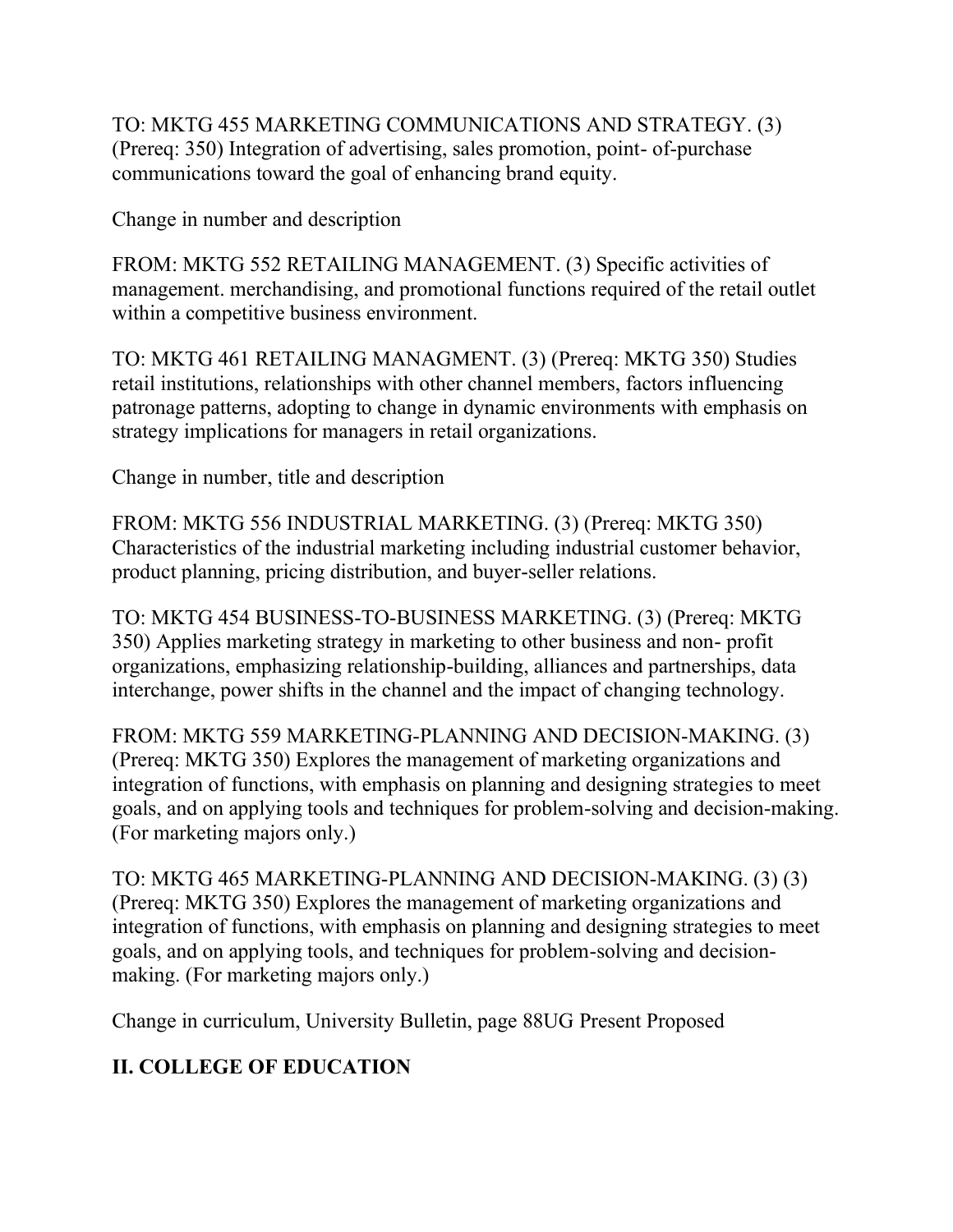# **A. Educational Psychology**

New course

EDCE 610 INTRODUCTION TO COUNSELING. (3) (Prereq: admission to Graduate School or senior privilege.) A survey of the counseling profession including history, orientation and practice.

EDIT 603 ELECTRONIC TECHNOLOGIES IN INSTRUCTION. (3) Review of interactive multimedia programs and their applications in instruction. Use of the computer in non-linear presentation of text, graphics, animation, voice, music, photographs and motion video.

Change in title and description

FROM: EDTE 631 USING COMPUTERS TO SUPPORT INSTRUCTION. (3) Applications of software in instructional management..

TO: EDTE 631 TECHNOLOGY TO SUPPORT INSTRUCTION. (3) Introduction to computers, educational technology, and selected applications for Instructional management.

# **III. COLLEGE OF JOURNALISM**

**Deletions** 

JOUR 301L MASS COMMUNICATION LABORATORY. (1)

JOUR 401 INTRODUCTION TO ADVERTISING AND PUBLIC RELATIONS RESEARCH. (3)

# **IV. COLLEGE OF LIBERAL ARTS**

#### **A. Department of Anthropology**

New course

ANTH 569 ENVIRONMENT AND DEVELOPMENT. [= GEOG 569] (3) (Prereq: permission of instructor) [=GEOG 569] Examination of development theory and environmental implications of social and economic change. Study of general theoretical perspectives will be balanced with case study materials.

Change in number and cross-listing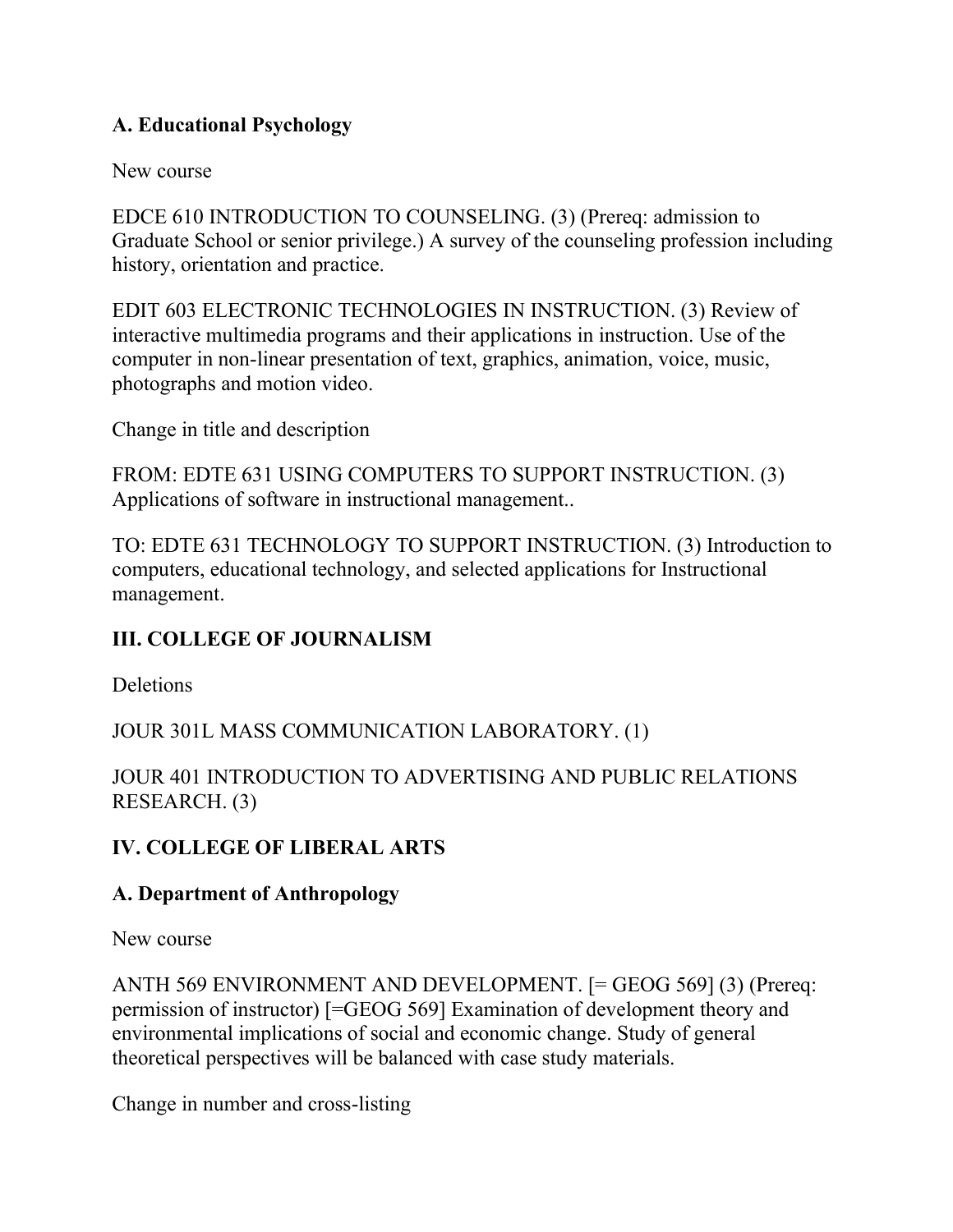FROM: ANTH 312 TRADITION AND TRANSFORMATIONS IN ISLAMIC CULTURES. [=RELG 355] (3)

TO: ANTH 515 TRADITION AND TRANSFORMATIONS IN ISLAMIC CULTURES.  $[=RELG 515]$  (3)

#### **B. Department of Art**

New course

ARTS 570 VISUAL ARTS COMPUTING. (3) (Prereq: ARTS 102 or consent of instructor) Advanced visual arts computing techniques on the use of Photoshop, Studio Pro, and Netscape software.

Change in curriculum, University Bulletin, page

# **C. Department of Geography**

Change in curriculum, 157UG

Present Proposed

# **D. Department of Government and International Studies**

New course

GINT 454 WOMEN AND THE LAW. [=WOST 454] (3) Constitutional and statutory case law dealing with gender equality issues. Topics include abortion, affirmative action, pornography, sexual harassment, fetal protection policies, employment discrimination, and women in the military.

# **E. Department of History**

HIST 441 INTRODUCTION TO SOUTHERN STUDIES. [SOST 301] (3) Examines interdisciplinary approaches to fundamental problems in the study of the American South.

#### **F. Department of Religious Studies**

Change in number

# FROM: RELG 355 TRADITION AND TRANSFORMATIONS IN ISLAMIC CULTURES. [=ANTH 312] (3)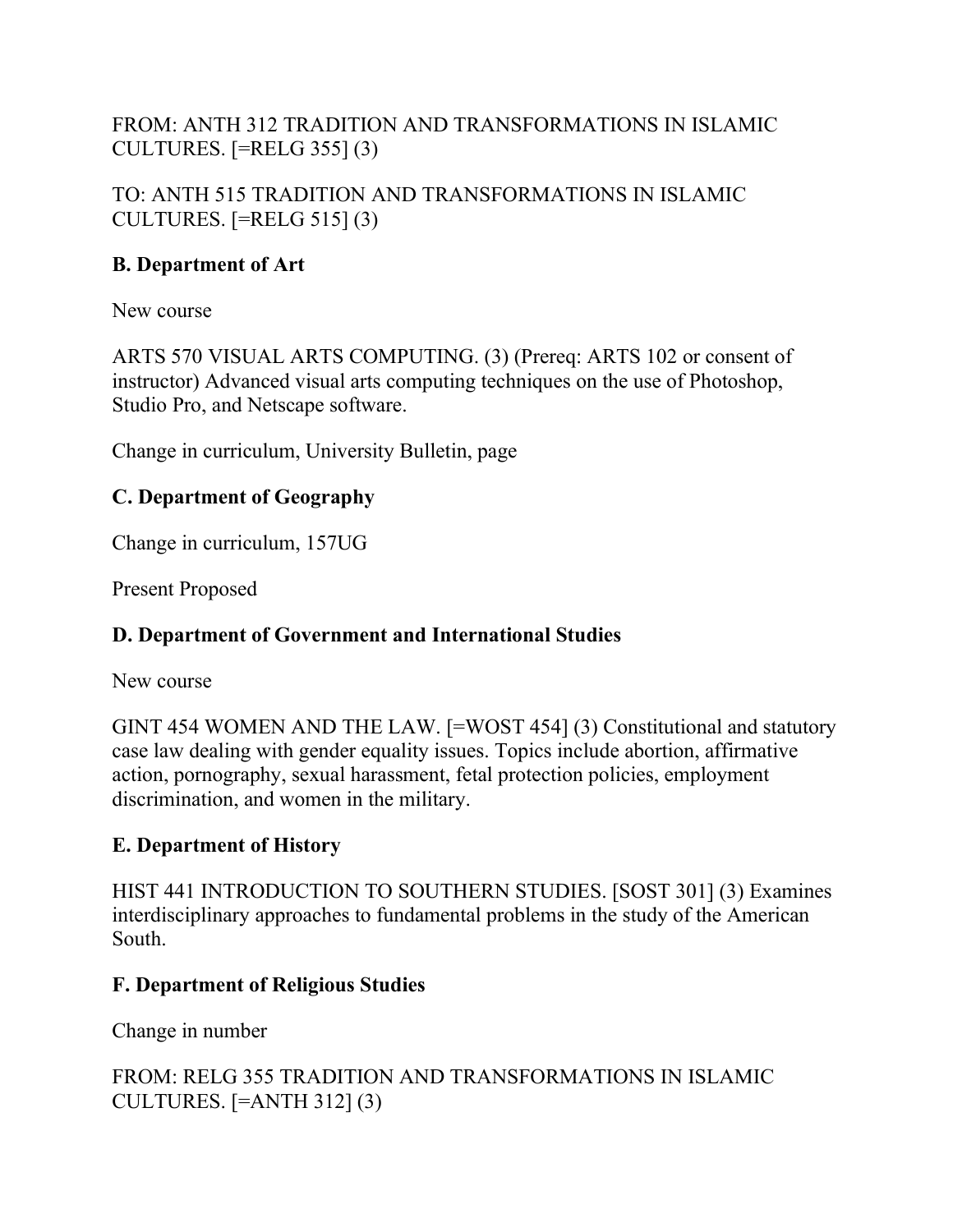#### TO: RELG 551 TRADITION AND TRANSFORMATIONS IN ISLAMIC CULTURES. [=ANTH 515] (3)

# **G. Department of Spanish, Portuguese and Italian**

**Deletion** 

SPAN 416 ADVANCED BUSINESS SPANISH. (3) (Prereq: SPAN 316 or consent of instructor) Vocabulary, concepts and oral and written skills necessary to operate in the social, cultural and economic infrastructure of a contemporary Hispanic country.

# **F. Southern Studies Program**

New cross-listing

FROM: SOST 331 INTRODUCTION TO SOUTHERN STUDIES. (3)

TO: SOST 331 INTRODUCTION TO SOUTHERN STUDIES. [=HIST 441] (3)

# **G. Department of Theatre, Speech and Dance**

Change in credit and description

FROM: THSP 577 DANCE PERFORMANCE. [=PEDU 170] (1) Choreography based on the techniques of ballet through the contemporary idioms of jazz and modern dance.

TO: THSP 577 DANCE PERFORMANCE. [=PEDU 170] (3) Rehearsal, choreographic amalysis, and dance performance. Ramifications of all components of dance production - from music to costume, lighting, and scenery will be considered.

# **H. Women's Studies Program**

WOST 454 WOMEN AND THE LAW. [=GINT 454] (3) Constitutional and statutory case law dealing with gender equality issues. Topics include abortion, affirmative action, pornography, sexual harassment, fetal protection policies, employment discrimination, and women in the military.

# **V. COLLEGE OF SCIENCE AND MATHEMATICS**

# **Department of Computer Science**

Change in curriculum, University Bulletin, page 225UG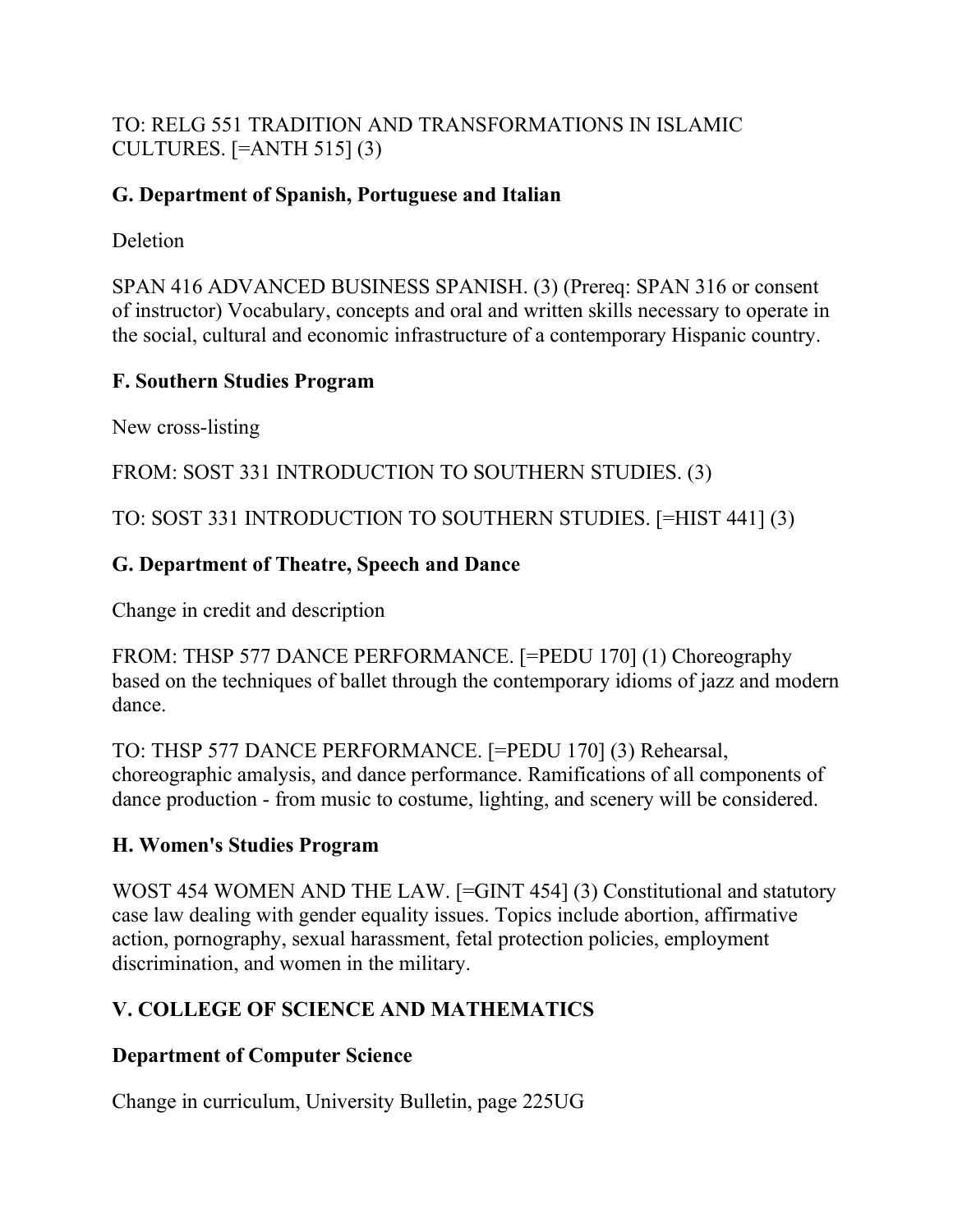# **VI. MAY SESSION COURSES - For the Senate's information only:**

# **COLLEGE OF LIBERAL ARTS**

Film

FILM 566 SCIENCE FICTION FILMS. (3) Viewing and critical analysis of classic science fiction films in historical context.

#### **VII. EXPERIMENTAL COURSES - For the Senate's information only:**

#### **COLLEGE OF BUSINESS ADMINISTRATION**

MKTG 452X TOPICS IN MARKETING: MARKETING AND THE INTERNET. (3) (Prereq: MKTG 350) Develop an awareness and understanding of the issues, tools and techniques concerning marketing via the internet.

#### **Faculty Committee on Libraries**

April 1, 1997

TO: USC Faculty Senate

FROM: Faculty Committee on Libraries

WHEREAS the South Caroliniana Library has historical distinction as the oldest American college building to be used continuously as a library, and

WHEREAS the South Caroliniana Library contains the world's premier collection of materials on South Carolina, and

WHEREAS many of these materials are unique and fragile and are irreplaceable artifacts that document the state's heritage, and

WHEREAS long-deferred repairs to this venerable library have put the preservation and maintenance of its rich and diverse holdings at serious risk;

THEREFORE be it resolved that the Faculty Senate request the Board of Trustees of the University of South Carolina to appropriate for immediate implementation the necessary funds to renovate the South Caroliniana Library and properly to protect its unparalleled holdings for present and future generations.